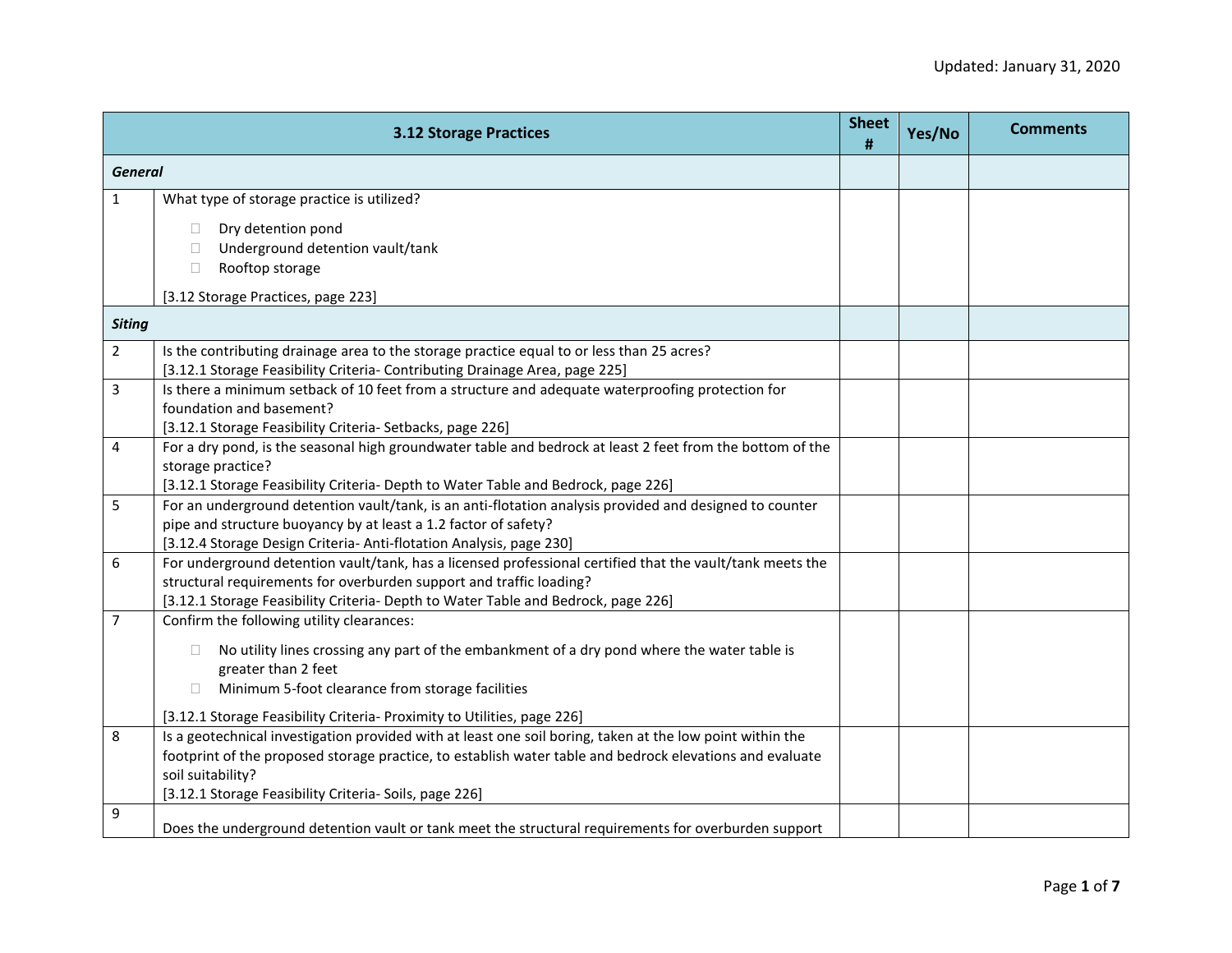|               | and traffic loading?                                                                                          |  |  |
|---------------|---------------------------------------------------------------------------------------------------------------|--|--|
|               | [3.12.1 Storage Feasibility Criteria- Structural Stability, page 226]                                         |  |  |
| 10            | If the pond is located on a perennial stream, are Section 401 and Section 404 permits included with the       |  |  |
|               | plan?                                                                                                         |  |  |
|               | [3.12.1 Storage Feasibility Criteria- Perennial Streams, page 227]                                            |  |  |
| <b>Design</b> |                                                                                                               |  |  |
| 11            | For the 2-year storm management, does the storage practice contain a control structure with trash rack        |  |  |
|               | designed to release at the predevelopment flow rate?                                                          |  |  |
|               | [3.12.2 Storage Conveyance Criteria, page 227]                                                                |  |  |
| 12            | Does the design specify an outfall that will be stable for the 15-year storm event? If no, is the channel     |  |  |
|               | immediately below the storage practice outfall modified to prevent erosion? Is the storage practice           |  |  |
|               | outfall stable for the 15-year storm event and, if necessary, the channel below the outfall modified to       |  |  |
|               | prevent erosion?                                                                                              |  |  |
|               | [3.12.2 Storage Conveyance Criteria, page 227]                                                                |  |  |
| 13            | Does the plan include an outfall analysis showing discharge velocities down to the nearest downstream         |  |  |
|               | water course? If required, has the developer/contractor secured any off-site drainage easements for           |  |  |
|               | improvements to the downstream channel?                                                                       |  |  |
|               | [3.12.2 Storage Conveyance Criteria, page 227]                                                                |  |  |
| 14            | If the facility discharges to a manmade pipe or channel system, is the system adequate to convey the          |  |  |
|               | required design storm peak discharge?                                                                         |  |  |
|               | [3.12.2 Storage Conveyance Criteria, page 227]                                                                |  |  |
|               |                                                                                                               |  |  |
| 15            | If necessary, is the final release rate modified to ensure there is no increase in flooding or stream channel |  |  |
|               | erosion at a downstream structure?                                                                            |  |  |
|               | [3.12.2 Storage Conveyance Criteria, page 227]                                                                |  |  |
|               |                                                                                                               |  |  |
|               | <b>Detention Pond</b>                                                                                         |  |  |
| 16            | Are the inflow points stabilized to ensure non-erosive conditions during storm events up to the overbank      |  |  |
|               | flood event?                                                                                                  |  |  |
|               | [3.12.2 Storage Conveyance Criteria, page 228]                                                                |  |  |
| 17            | Is a forebay located at each major inlet to a dry pond?                                                       |  |  |
|               | [3.12.3 Storage Pretreatment Criteria, page 228]                                                              |  |  |
| 18            | Does the forebay meet the following criteria?                                                                 |  |  |
|               | Sized to contain 0.1 inches of runoff from the contributing drainage area<br>$\Box$                           |  |  |
|               | Non-erosive exit velocities (4 feet/second at a 2-year event and 6 feet/second at a 15 year<br>$\Box$         |  |  |
|               | event) or the design includes an armored overflow                                                             |  |  |
|               |                                                                                                               |  |  |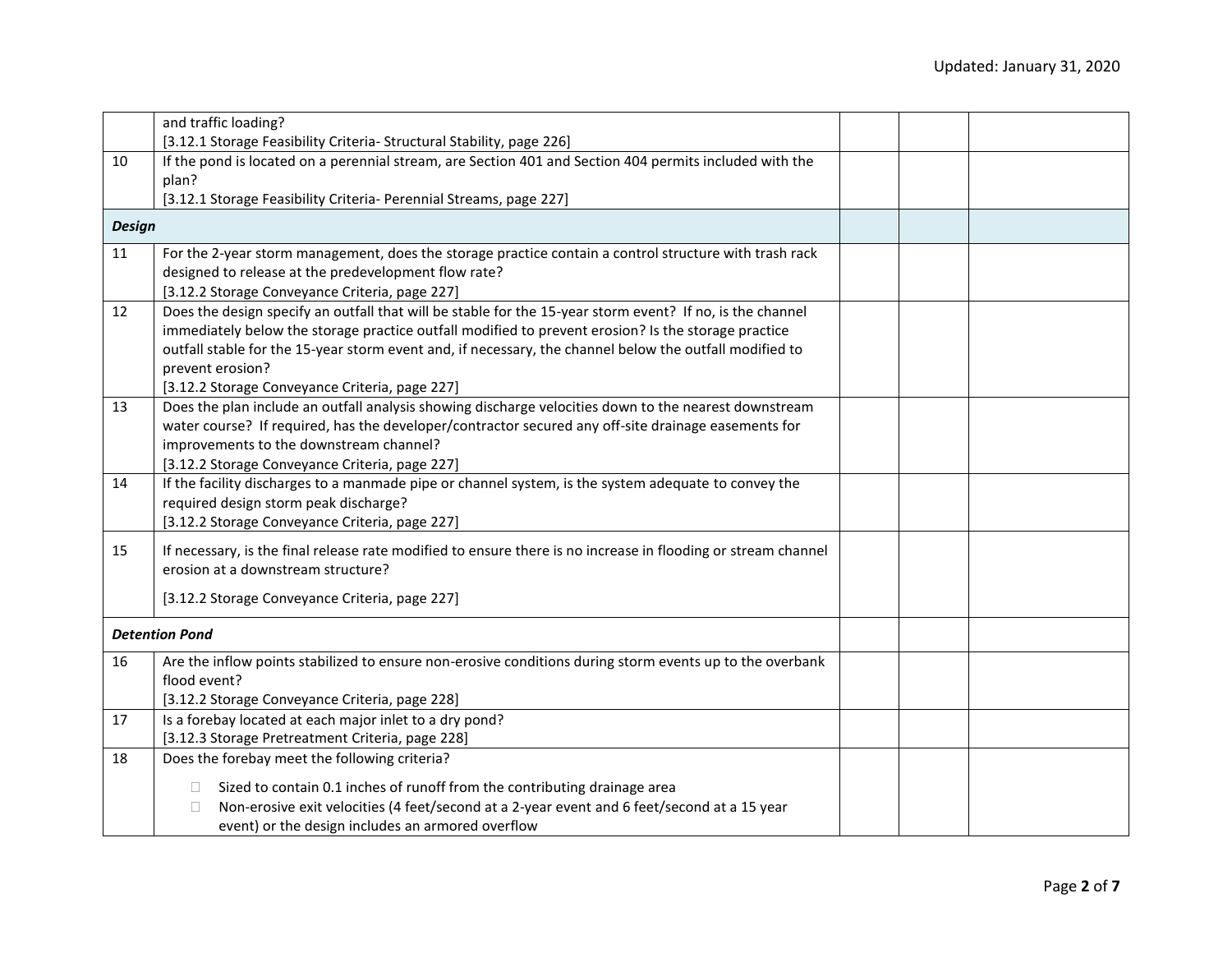|    | O.<br>Direct maintenance access to the forebay                                                                                                                                                                                                                                                                                                                                                                                                                                            |  |
|----|-------------------------------------------------------------------------------------------------------------------------------------------------------------------------------------------------------------------------------------------------------------------------------------------------------------------------------------------------------------------------------------------------------------------------------------------------------------------------------------------|--|
|    | [3.12.3 Storage Pretreatment Criteria, pages 228-229]                                                                                                                                                                                                                                                                                                                                                                                                                                     |  |
| 19 | Does the pond have a maximum longitudinal slope of 0.5-1%? Confirm the dry pond does not have a<br>low-flow pilot channel.<br>[3.12.4 Storage Design Criteria- Internal Slope, page 229]                                                                                                                                                                                                                                                                                                  |  |
| 20 | Is a pond with side slopes steeper than 5V:1H fenced with a lockable gate?<br>[3.12.4 Storage Design Criteria- Side Slopes, page 229]                                                                                                                                                                                                                                                                                                                                                     |  |
| 21 | Does the flow path address the following requirements?<br>Minimum length to width ratio of 2:1<br>O.<br>Ratio of shortest flow path to overall length of at least 0.4<br>П<br>If the ratio is not attained, drainage area of the inlet must not constitute more than<br>П.<br>20% of total contributing drainage area<br>[3.12.4 Storage Design Criteria- Flow Path, page 229]                                                                                                            |  |
| 22 | Does the spillway design include the following?<br>Acceptable anti-flotation, anti-vortex and trash rack devices<br>П.<br>Access from dry land<br>$\Box$<br>"O-ring" gaskets used to create watertight joints when a the design contains a reinforced<br>$\Box$<br>concrete pipe<br>[3.12.2 Storage Conveyance Criteria- Preliminary Spillway, page 228]                                                                                                                                  |  |
| 23 | Does the dry pond design safely pass the 100-year storm event through either primary spillway or an<br>emergency spillway?<br>[3.12.2 Storage Conveyance Criteria, page 228]                                                                                                                                                                                                                                                                                                              |  |
| 24 | Does the pond contain the safety features below?<br>Principal spillway prevents access by small children<br>□.<br>Pipe end walls greater than 48 inches in diameter are fenced at the top of the wall<br>Ω.<br>1-foot freeboard above emergency spillway (2 feet if there is no emergency spillway)<br>П.<br>Emergency spillway located so that downstream structures will not be impacted by spillway<br>O.<br>discharges<br>[3.12.4 Storage Design Criteria- Safety Features, page 230] |  |
| 25 | Does the pond include an access road meeting the following requirements?<br>Minimum 15-foot width<br>П<br>Profile grade not exceeding 5H:1V<br>$\Box$                                                                                                                                                                                                                                                                                                                                     |  |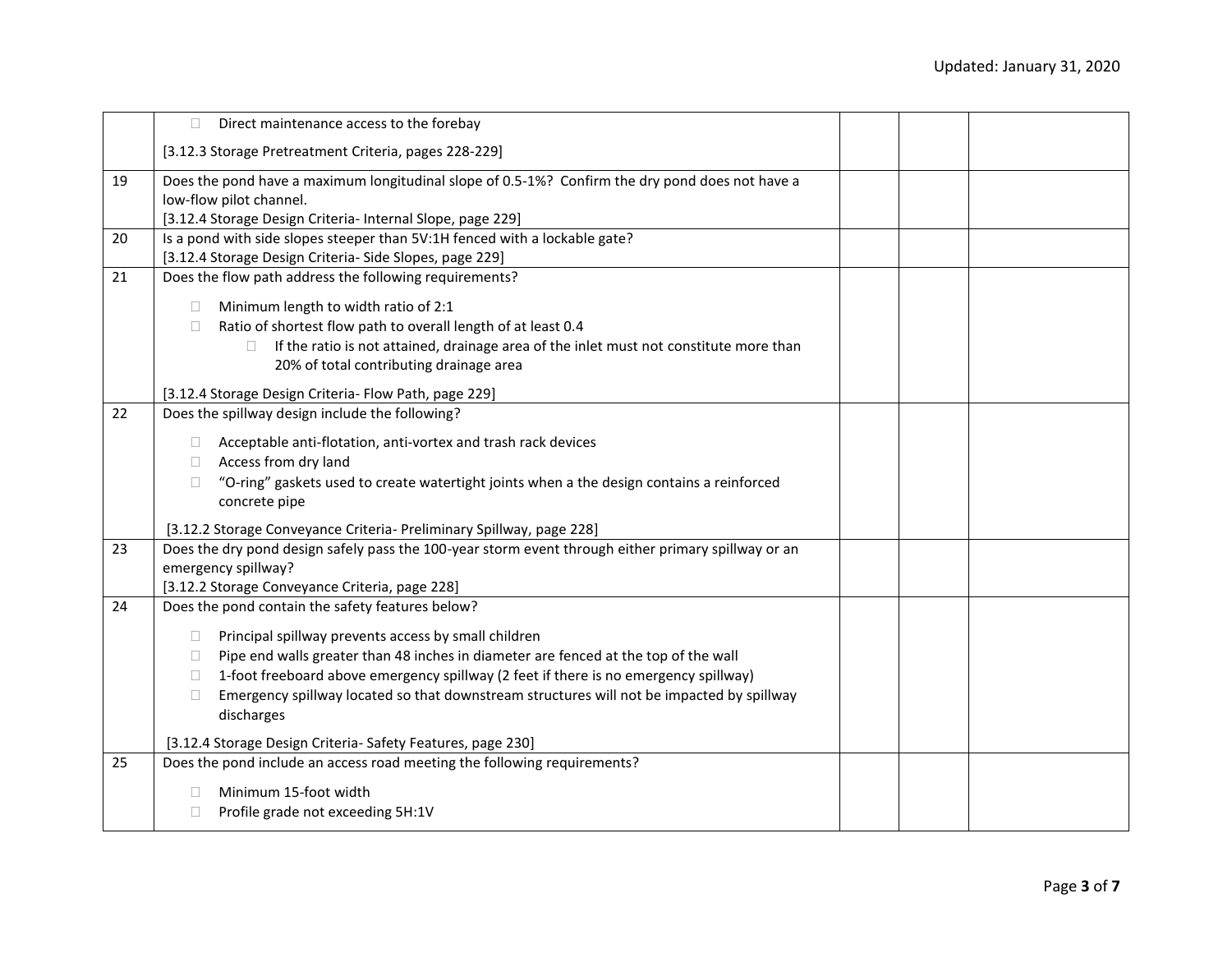|    | [3.12.4 Storage Design Criteria- Maintenance Access, page 230]                                           |  |  |
|----|----------------------------------------------------------------------------------------------------------|--|--|
| 26 | Are trash racks included on all low-flow pipes and riser openings not having anti-vortex devices?        |  |  |
|    | [3.12.4 Storage Design Criteria- Maintenance Access, page 230]                                           |  |  |
| 27 | Does the landscaping plan include the following?                                                         |  |  |
|    | Delineation of pondscaping zones within both pond and buffer<br>n.                                       |  |  |
|    | Selection of corresponding plant species<br>$\Box$                                                       |  |  |
|    | Planting plan<br>$\Box$                                                                                  |  |  |
|    |                                                                                                          |  |  |
|    | Sequence of preparing the wetland benches<br>$\Box$                                                      |  |  |
|    | Sources of native plant material<br>$\Box$                                                               |  |  |
|    | [3.12.5 Storage Landscaping Criteria, page 231]                                                          |  |  |
|    | <b>Underground Tank or Vault</b>                                                                         |  |  |
| 28 | Does the detention vault/tank include a pretreatment structure to capture sediment, coarse trash, and    |  |  |
|    | debris upstream of every inflow point?                                                                   |  |  |
|    | [3.12.3 Storage Pretreatment Criteria, page 229]                                                         |  |  |
| 29 | Do the underground detention vault and tank materials adhere to the following criteria?                  |  |  |
|    | Watertight construction joints and pipe joints<br>$\Box$                                                 |  |  |
|    | Cast-in-place wall sections designed as retaining walls<br>$\mathbf{1}$                                  |  |  |
|    | Maximum depth from finished grade to vault invert of 20 feet<br>$\Box$                                   |  |  |
|    | Minimum pipe diameter of 24 inches<br>$\Box$                                                             |  |  |
|    |                                                                                                          |  |  |
|    | [3.12.4 Storage Design Criteria- Detention Vault and Tank Materials, page 230]                           |  |  |
| 30 | Is access provided over the inlet pipe and outflow structure with access steps?                          |  |  |
|    | [3.12.4 Storage Design Criteria- Maintenance Access, page 230]                                           |  |  |
| 31 | Is the underground detention facility designed with an internal or external high flow bypass or overflow |  |  |
|    | to safely pass the 100-year storm?                                                                       |  |  |
|    | [3.12.2 Storage Conveyance Criteria, page 228]                                                           |  |  |
|    |                                                                                                          |  |  |
|    | <b>Rooftop Storage</b>                                                                                   |  |  |
| 32 | Is rooftop storage used to provide detention for the 2-year and/or 15-year storms?                       |  |  |
| 33 |                                                                                                          |  |  |
|    | Based on a snow load of 30 pounds per square foot or 5.8 inches of water, has a District-licensed        |  |  |
|    | structural professional engineer certified that the roof is structurally capable of holding the required |  |  |
|    | detention volume with a reasonable factor of safety? [Appendix I Rooftop Storage Design Guidance and     |  |  |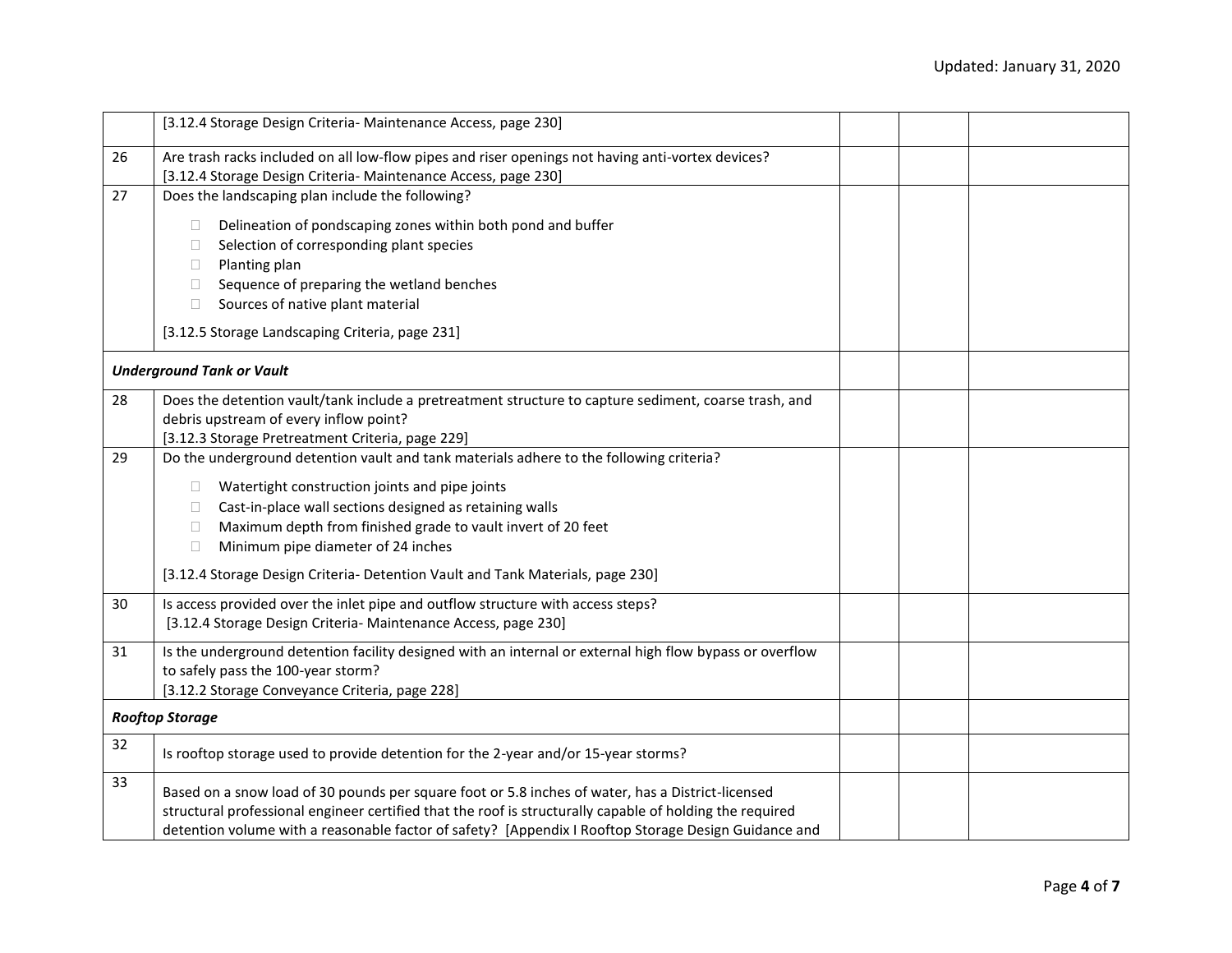|    | Criteria, page I-1]                                                                                                                                                                                                                                                                                                                                                                                                                                                                                                                                                                                                                                                                                                                                           |  |  |
|----|---------------------------------------------------------------------------------------------------------------------------------------------------------------------------------------------------------------------------------------------------------------------------------------------------------------------------------------------------------------------------------------------------------------------------------------------------------------------------------------------------------------------------------------------------------------------------------------------------------------------------------------------------------------------------------------------------------------------------------------------------------------|--|--|
| 34 | If the rooftop is calculated to store depths greater than 3 inches, has a structural professional engineer<br>provided and certified calculations for structural adequacy?<br>[Appendix I Rooftop Storage Design Guidance and Criteria, page I-1]                                                                                                                                                                                                                                                                                                                                                                                                                                                                                                             |  |  |
| 35 | Does the roof drain quantity meet the following requirements?                                                                                                                                                                                                                                                                                                                                                                                                                                                                                                                                                                                                                                                                                                 |  |  |
|    | No less than 2 roof drains in roof areas 10,000 square feet or less<br>$\Box$<br>At least 4 roof drains installed in roof areas over 10,000 square feet<br>$\Box$<br>One roof drain for each 10,000 square foot area for rooftops exceeding 40,000 square feet<br>$\Box$<br>[Appendix I Rooftop Storage Design Guidance and Criteria, page I-1]                                                                                                                                                                                                                                                                                                                                                                                                               |  |  |
| 36 | Do the roof drains address the following emergency overflow measures for a 100-year, 45-minute storm?                                                                                                                                                                                                                                                                                                                                                                                                                                                                                                                                                                                                                                                         |  |  |
|    | If the parapet wall exceeds 5 inches in height, openings (scuppers) provided in the parapet walls<br>$\Box$<br>to discharge design storm flow at a water level not exceeding 5 inches<br>One scupper provided for every 20,000 square feet of roof area, with the scupper invert not<br>n.<br>more than 5 inches above the roof level<br>Roof drains without controlled flow shall have detention rings<br>$\Box$<br>Conductors and leaders sized to pass the 100-year design storm<br>$\Box$                                                                                                                                                                                                                                                                 |  |  |
|    | [Appendix I Rooftop Storage Design Guidance and Criteria, pages I-1 & I-2]                                                                                                                                                                                                                                                                                                                                                                                                                                                                                                                                                                                                                                                                                    |  |  |
| 37 | Are detention rings placed around all roof drains that do not have controlled flow? Do the detention rings<br>address the following criteria?                                                                                                                                                                                                                                                                                                                                                                                                                                                                                                                                                                                                                 |  |  |
|    | Number of holes and/or size of ring openings computed based on the area of the roof drained<br>$\Box$<br>and runoff criteria<br>Holes have a minimum spacing of 2 inches center-to-center<br>$\Box$<br>Height determined by roof slope and detention ring requirements, but no more than 5 inches<br>$\Box$<br>Diameter sized to accommodate the required openings and, if scuppers not provided, allow the<br>$\Box$<br>100-year design storm to overtop the ring<br>Conductors and leaders also sized to pass the expected flow from the 100-year design storm<br>$\Box$<br>For overflow design, the weir length is equal to the circumference of the detention ring<br>$\Box$<br>[Appendix I Rooftop Storage Design Guidance and Criteria, pages I-1& I-2] |  |  |
| 38 | Is the maximum roof drawdown time less than 17 hours?                                                                                                                                                                                                                                                                                                                                                                                                                                                                                                                                                                                                                                                                                                         |  |  |
|    | [Appendix I Rooftop Storage Design Guidance and Criteria, page I-2]                                                                                                                                                                                                                                                                                                                                                                                                                                                                                                                                                                                                                                                                                           |  |  |
| 39 | Are the roof drains Josam Manufacturing Company, Zurn Industries, Inc. "controlled flow" roof drains or<br>equivalent?                                                                                                                                                                                                                                                                                                                                                                                                                                                                                                                                                                                                                                        |  |  |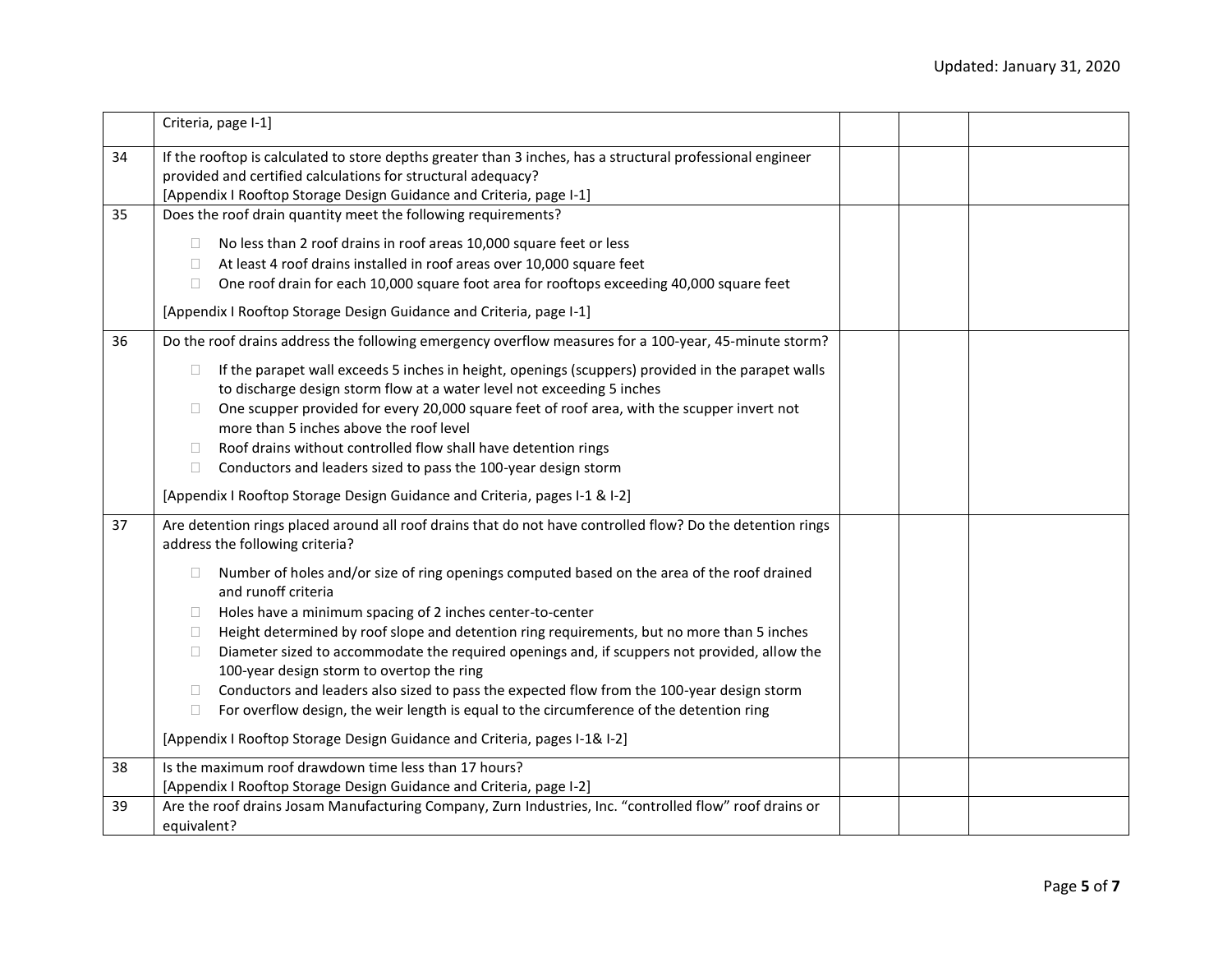|                     | [Appendix I Rooftop Storage Design Guidance and Criteria, page I-2]                                                                                                                                                                                                                                                                                                                                                                                                                                                                                   |  |  |
|---------------------|-------------------------------------------------------------------------------------------------------------------------------------------------------------------------------------------------------------------------------------------------------------------------------------------------------------------------------------------------------------------------------------------------------------------------------------------------------------------------------------------------------------------------------------------------------|--|--|
| 40                  | Does the roof storage plan contain the following?<br>Roof area in square feet<br>$\Box$<br>Storage provided at design depth<br>$\Box$<br>Maximum allowable discharge rate<br>$\Box$<br>Inflow/outflow hydrograph analysis or acceptable charts<br>$\Box$<br>Number of drains required<br>$\Box$<br>Size of openings required in detention rings<br>$\Box$<br>Sizing of ring to accept openings and pass the 100-year design storm<br>$\Box$<br>[Appendix I Rooftop Storage Design Guidance and Criteria, page I-2]                                    |  |  |
| <b>Construction</b> |                                                                                                                                                                                                                                                                                                                                                                                                                                                                                                                                                       |  |  |
| 41                  | Do the underground storage facility construction notes state that the system must be inspected and<br>cleaned of sediment after the site is stabilized?<br>[3.12.6 Storage Construction Sequence, page 231]                                                                                                                                                                                                                                                                                                                                           |  |  |
| 42                  | If the dry pond is used as a sediment trap or basin during the construction phase, do the construction<br>notes clearly indicate that the facility will be dewatered, dredged, and re-graded to design dimensions<br>after the original site construction is complete?<br>[3.12.6 Storage Construction Sequence, page 232]                                                                                                                                                                                                                            |  |  |
| 43                  | Do the pond construction notes indicate the following?<br>All areas surrounding the pond that are graded or denuded during construction must be planted<br>$\Box$<br>with turf grass, native plantings, or other approved methods of soil stabilization.<br>The embankment and any internal berms must be installed in 8- to 12-inch lifts and compacted<br>$\Box$<br>with appropriate equipment.<br>The emergency spillway must be constructed in cut or structurally stabilized soils<br>$\Box$<br>[3.12.6 Storage Construction Sequence, page 232] |  |  |
| 44                  | Does the plan contain the Storage and Underground Detention Practices Construction and Maintenance<br>Inspection Checklists (Appendix K Construction Inspection Checklists and Appendix L Maintenance<br>Inspection Checklists) or incorporate the checklists by reference?<br>[Appendix K and Appendix L]                                                                                                                                                                                                                                            |  |  |